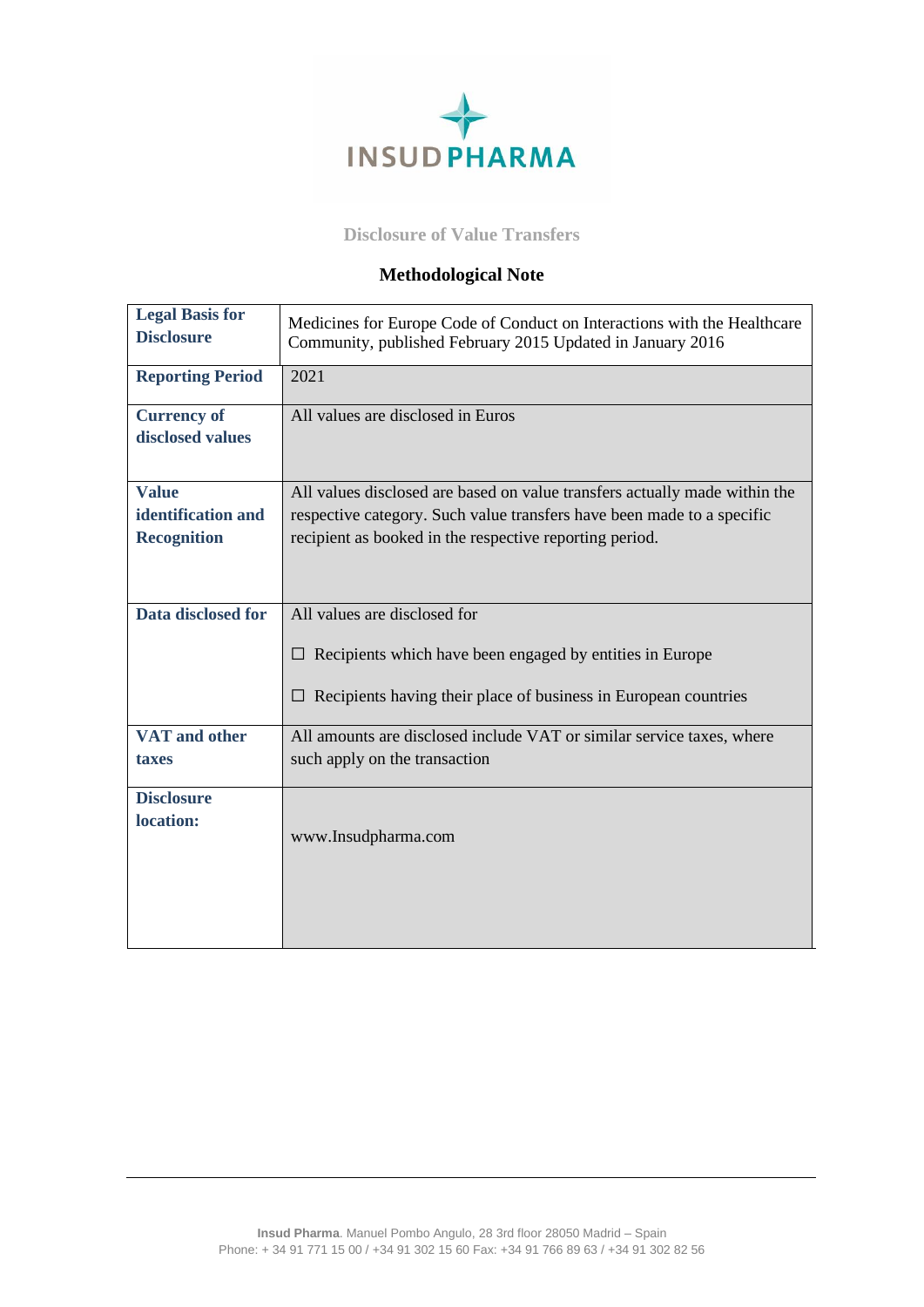

| <b>Value category:</b>            | The company discloses value transfers in this category as per Option 2 of                                                     |
|-----------------------------------|-------------------------------------------------------------------------------------------------------------------------------|
|                                   | the Medicine for Europe Transparency Requirements:                                                                            |
| "Meetings,<br>educational support |                                                                                                                               |
| and site visits of                | 1. Aggregate total amount of support provided to Healthcare<br>Professionals per individual conference or meeting as follows: |
| HCPs"                             |                                                                                                                               |
|                                   | • Sponsorship for attending a third party organized                                                                           |
|                                   | congress (as per section 4.4):                                                                                                |
|                                   |                                                                                                                               |
|                                   | - name of congress,                                                                                                           |
|                                   | - aggregated amount spent for the congress,                                                                                   |
|                                   | including the number of Healthcare Professionals                                                                              |
|                                   | financially supported to attend.                                                                                              |
|                                   | • Site visits (as per section 4.5): aggregated amount                                                                         |
|                                   | spent, including the number of Healthcare Professionals                                                                       |
|                                   | financially supported to attend.                                                                                              |
|                                   | • Company organized meeting: aggregated amount                                                                                |
|                                   | spent, including the number of Healthcare Professionals                                                                       |
|                                   | financially supported to attend.                                                                                              |
|                                   |                                                                                                                               |
|                                   | For value categories related to HCPs, aggregate values have been                                                              |
|                                   | disclosed where the consent of a multiple number of HCP could not be                                                          |
|                                   | obtained.                                                                                                                     |
| <b>Value Category:</b>            | HCP To Definition, such as:                                                                                                   |
|                                   |                                                                                                                               |
| "Transfer of Values               | 1. Educational Services, includes:                                                                                            |
| to HCP fees for                   | Speaker fee.                                                                                                                  |
| service and                       | Chairing a meeting.                                                                                                           |
| consultancy"                      | Training.                                                                                                                     |
|                                   | <b>Consultancy Services, includes:</b><br>2.                                                                                  |
|                                   | Marketing research.                                                                                                           |
|                                   | Advisory Boards.                                                                                                              |
|                                   | Training materials.                                                                                                           |
|                                   | For value categories related to HCPs, aggregate values have been                                                              |
|                                   | disclosed where the consent of a multiple number of HCP could not be                                                          |
|                                   | obtained.                                                                                                                     |
|                                   |                                                                                                                               |